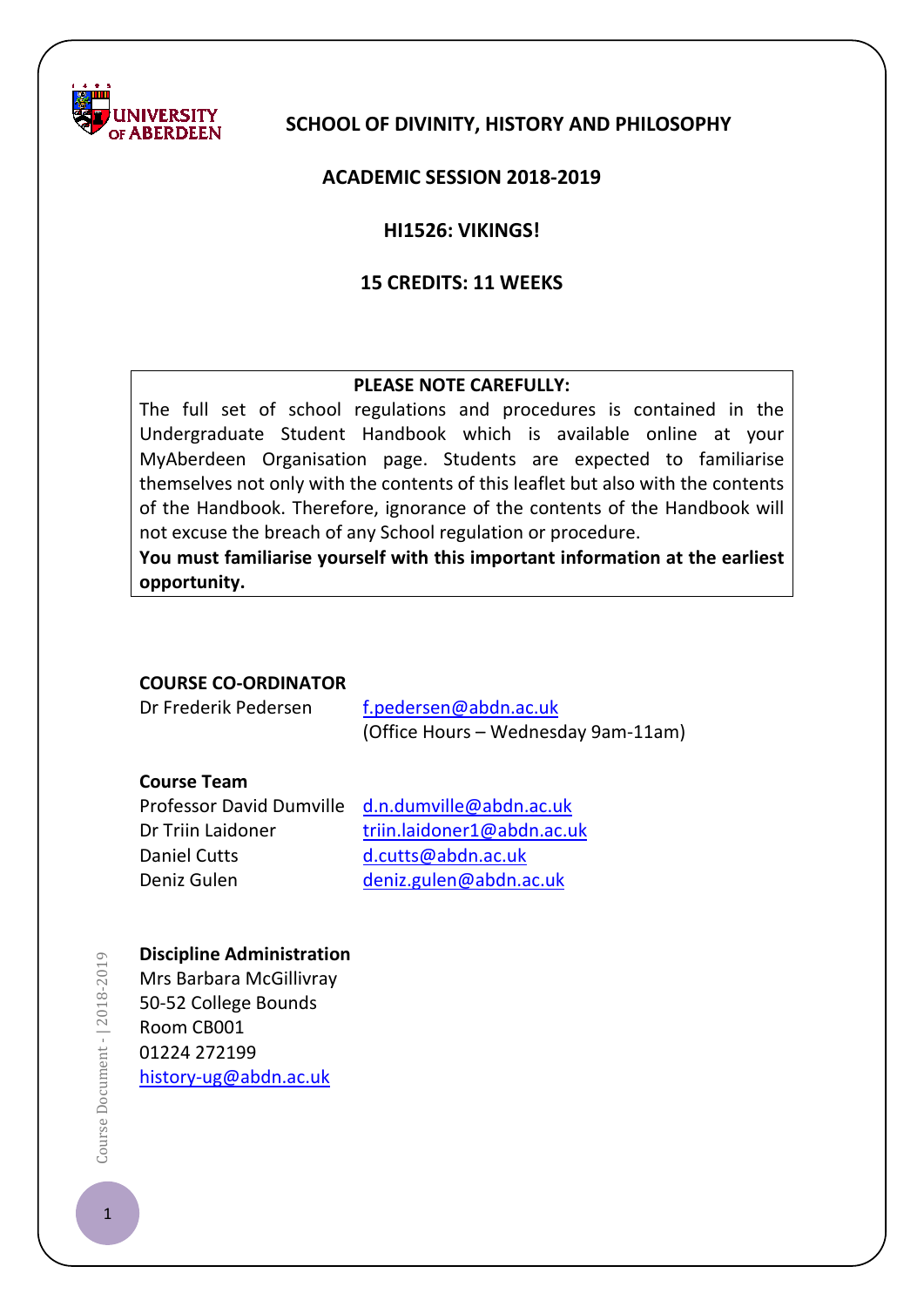#### **TIMETABLE**

For time and place of classes, please see [MyAberdeen](https://abdn.blackboard.com/)

*Students can view their university timetable at*  <http://www.abdn.ac.uk/infohub/study/timetables-550.php>

### **COURSE DESCRIPTION**

This course analyses the so-called 'Viking-Age'. It invites students to consider critically whether the concept of 'The Viking' can be applied usefully in order to understand the history of Europe and beyond in the period *circa* 800-1200. This was a period of warfare and pillage, political turmoil and social transformation, but also economic expansion and cultural innovation. In 795 raiders attacked the Christian monastic community on Iona in the Western Isles. Their activities extended from Denmark, Norway and Sweden out to Continental Europe, North America, Russia, and the Mediterranean Basin. Over time they accepted Christian beliefs, and gradually integrated into European society. In Iceland they created a republic which has remained Scandinavian in culture; elsewhere, for instance Britain, Ireland, and Russia, they adopted and modified the host-culture. By the twelfth century, Christian national kingdoms had been created in Scandinavia. 'Viking' cultures became fully integrated into the wider project of European Christianization, including active involvement in the Crusades. The Viking-Age had come to an end.

The course will introduce students to a broad range of methods and approaches to primary sources, from archaeological remains and rune-stones to ships and bridges, and from legal texts and chronicles to praise-poetry and sagas. Scandinavian expansionism will be presented in the wider political context of Dark-Age Europe, rooted in the late-Antique breakdown of Roman rule and the accompanying 'barbarian' incursions. Alongside the political developments, students will be introduced to important aspects of so-called 'Viking-Age' culture and society, which in turn helped to shape the politics of the period.

# **INTENDED AIMS AND LEARNING OUTCOMES**

**Aim**: The aim of the course is to introduce you to vikings, their culture, and their impact on the history of Europe between around AD 800 and AD 1200.

**Outcomes**: By the end of the course the student should be able to:

• analyse the major political, social, economic, and cultural interactions of vikings around Europe, AD 800–AD 1200

• explain how and why the northern world became assimilated into mediaeval Europe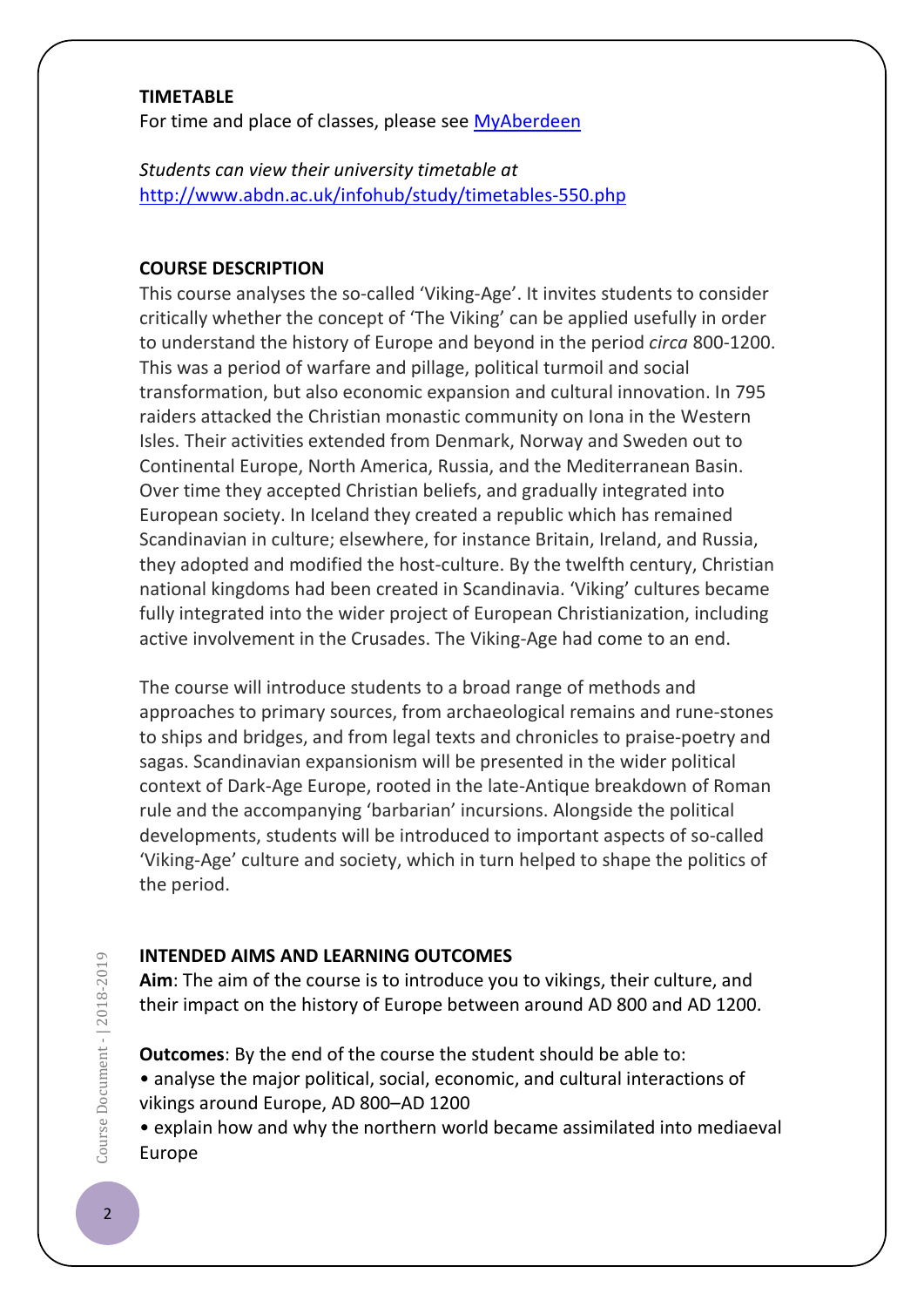| • use both non-written and textual primary sources |  |
|----------------------------------------------------|--|
|----------------------------------------------------|--|

- evaluate the dynamics of cultural interchange during this period
- gain access to and use computerised information on the subject

# **LECTURE PROGRAMME**

| Week 1                                                                |            |
|-----------------------------------------------------------------------|------------|
| 15 Jan Introductory: the Word Viking                                  | <b>FP</b>  |
| 17 Jan Viking Prehistory the Battle of Teutoburg and its Repercusions | <b>FP</b>  |
| Week 2                                                                |            |
| 22 Jan Southern Scandinavia and its Dynasties, I                      | <b>FP</b>  |
| 24 Jan Southern Scandinavia and its Dynasties, II                     | <b>FP</b>  |
| Week 3                                                                |            |
| 29 Jan Arabs, Trade, and the Re-alignment of Europe                   | <b>FP</b>  |
| 31 Jan The North Sea before the Viking-Age                            | <b>DND</b> |
| Week 4                                                                |            |
| 5 Feb Viking Ships: Types and Technologies                            | <b>FP</b>  |
| 7 Feb The Viking-Age(s)                                               | <b>DND</b> |
| Week 5                                                                |            |
| 12 Feb The Range of viking-activity                                   | <b>DND</b> |
| 14 Feb Raiding and Settlement                                         | <b>DND</b> |
| Week 6                                                                |            |
| 19 Feb Vikings in Frankia                                             | <b>DND</b> |
| 21 Feb Vikings in England                                             | <b>DND</b> |
| Week 7                                                                |            |
| 26 Feb Vikings in Gaeldom                                             | <b>DND</b> |
| 28 Feb Vikings and Picts                                              | <b>DND</b> |
| Week 8                                                                |            |
| 5 Mar Vikings and the Origins of Russia?                              | <b>DND</b> |
| 7 Mar Colonisation in the North-Atlantic region                       | <b>DND</b> |
| Week 9                                                                |            |
| 12 Mar Clash of religions in the Viking-Age                           | <b>DND</b> |
| 14 Mar Cultural Intercourse: Ibn Fadlan and Al Ghazal                 |            |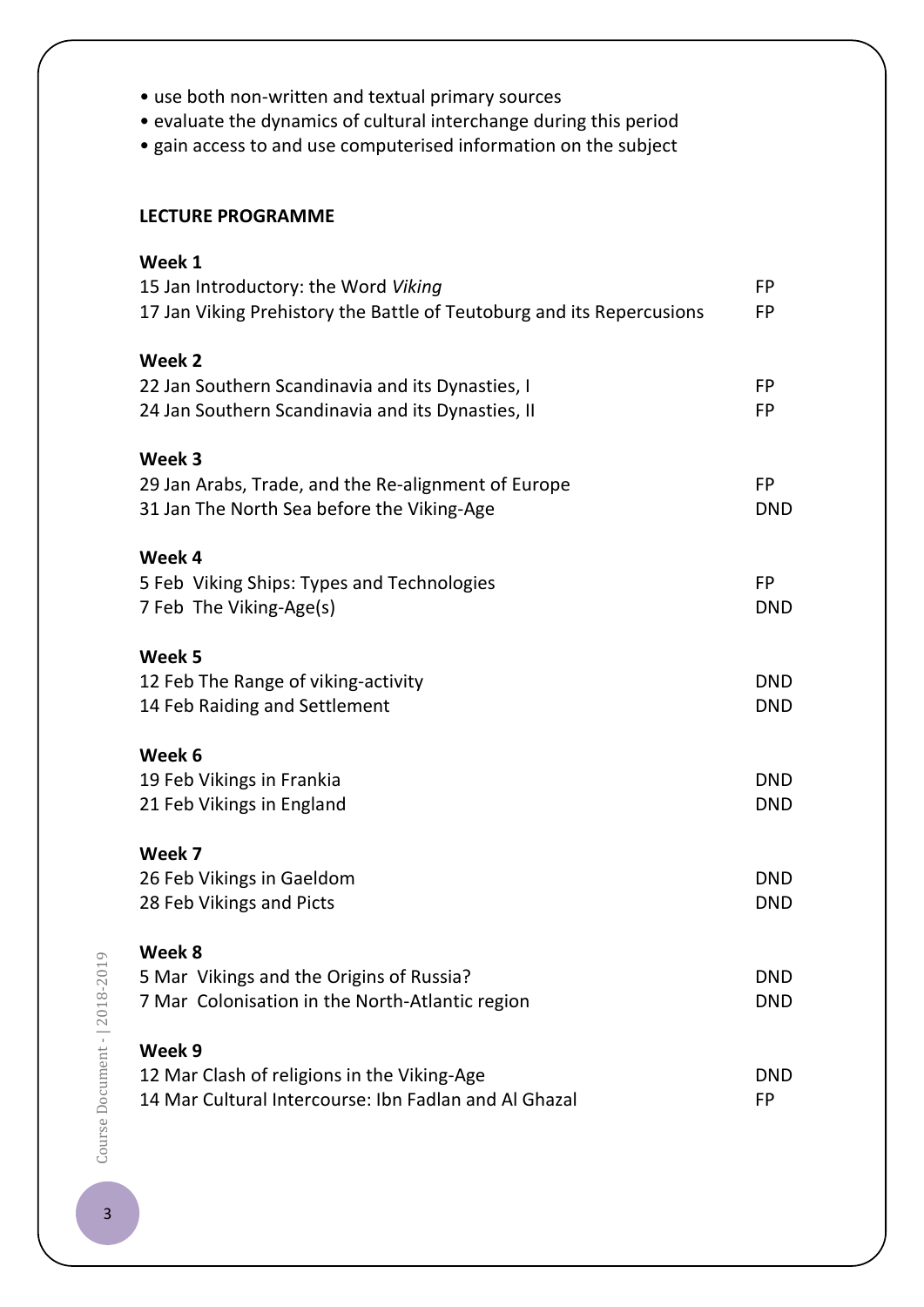| Week 10                                                           |            |
|-------------------------------------------------------------------|------------|
| 19 Mar The Margins of Civilisation? The North-Atlantic Experience | <b>DND</b> |
| 21 Mar Scandinavian Nation-building? (circa 960-1120)             | <b>DND</b> |
| Week 11                                                           |            |
| 26 Mar Scandinavia, the Church, and European Integration          | FP         |
| 28 Mar Unfinished Business                                        | <b>DND</b> |

# **TUTORIALS**

*Tutorial attendance is strictly compulsory in History*: so do make sure that you attend *every week* once tutorials start. **Tutorials run from Week 3 (28 Jan – 1 Feb) to Week 11 (25 – 29 Mar) of teaching (University Weeks 27 to 35 on My Timetable)**, with the exception of 'reading week' — a week when there are lectures but no tutorial for your group, so that you can catch up on coursereading. **Reading Week is Week 7 of Teaching (Week 31 on My Timetable: 25 Feb – 1 Mar).**

*Tutorial activities* may vary slightly from group to group. Details will be posted on MyAberdeen, in announcements, and in the 'Course Materials' area: so do *check MyAberdeen very regularly*.

Because tutorial attendance is compulsory, you will need to know what to do if you have good cause for absence (such as illness), or if you have to deal with a monitoring notice (C6 or C7). If unsure, check the *'Attendance Explainer'* document on MyAberdeen.

# **READING LIST**

**Highly recommended**  Brink, S., Price, N. (ed.), *The Viking World* (Oxford, 2008) Pulsiano, P. (ed.), *Medieval Scandinavia: An Encyclopedia* (New York, 1993)

# **Other useful starting-points**

# **Basic**

Richards, J., *The Vikings: A Very Short Introduction* (Oxford, 2005)

# **More detailed**

Forte, A., Oram, R., and Pedersen, F., *Viking Empires* (Cambridge, 2005) Helle, K. (ed.), *The Cambridge History of Scandinavia I: Prehistory to 1520*  (Cambridge, 2003)

Course Document - 2018-2019  $\bullet$   $\bullet$  Document -  $| 2018 - 2019$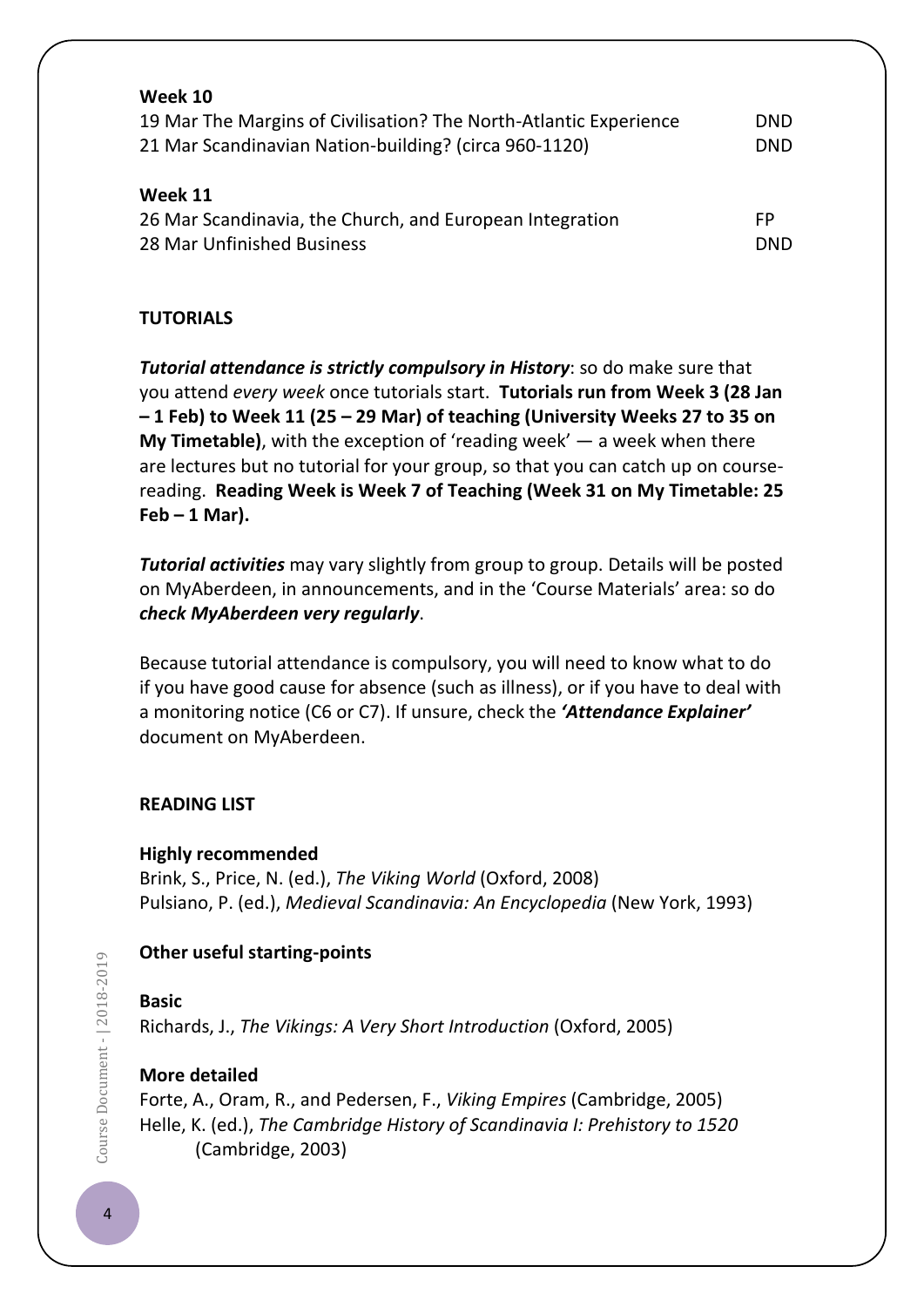Jesch, J., *Women in the Viking Age* (Woodbridge, 1991) Jesch, J., *The Viking Diaspora* (Abingdon, 2015)

#### **ASSESSMENT**

Assessment is based on:

- One degree examination, worth 50% of the final mark.
- One 2,000-word essay-exercise worth 40% of the final mark.
- Tutorial preparation and participation worth 10% of the final mark.

Should you fail the course and still retain your class certificate, you may register for a re-sit. Assessment in the re-sit is by examination only (100%).

To view the CGS Descriptors please go to **MyAberdeen**- **Organisations**-**Divinity, History, & Philosophy Student Information for Undergraduates**. The link to the CGS Descriptors is on the left-hand menu.

**PLEASE NOTE: In order to pass a course on the first attempt, a student must attain a Common Grading Scale (CGS) mark of no less than E3 on each element of course assessment. Failure to do so will result in a grade of CGS E1 for the course as a whole.**

If you submit your work on time, you can expect that feedback will **normally be provided within three working weeks** (excluding vacation periods) of the submission deadline.

#### **ESSAYS**

The essay exercise is intended to help you develop your knowledge and understanding of *two* course topics, as well as your ability to write as a historian, with scholarly referencing.

Students will complete a 2000-word essay-exercise, consisting of *two essays of 1000 words each* (10% variation above or below the standard word count is fine).

Each of the essays must include *footnotes and a bibliography*, as outlined in the History Referencing Guide posted on MyAberdeen. Footnotes are included in the word count, but the bibliography is not.

If you need an extension, submit a request through MyAberdeen so this can be considered by the course co-ordinator